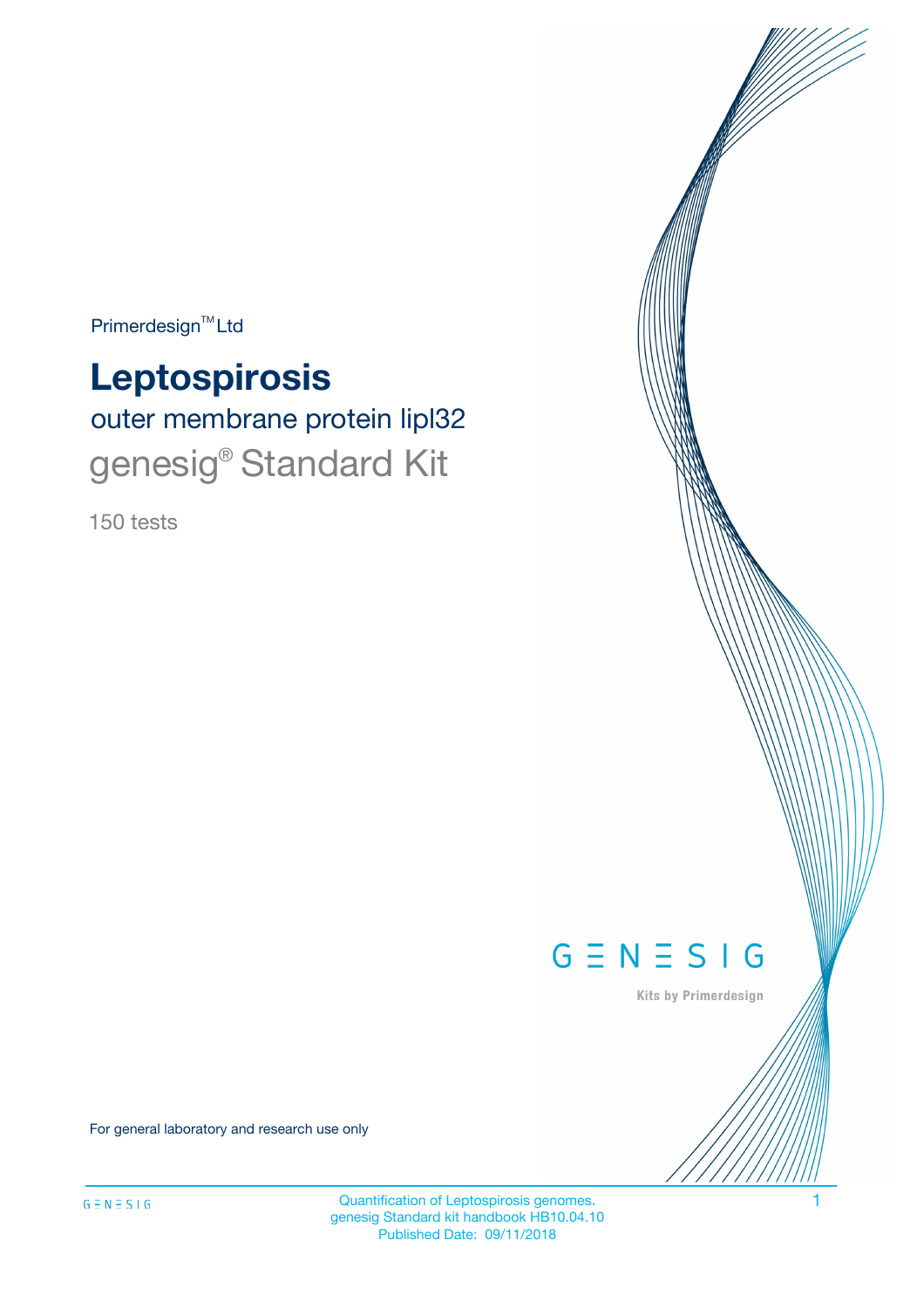# Introduction to Leptospirosis

Leptospirosis is a bacterial zoonotic disease caused by spirochaetes of the genus Leptospira. Spirochaetes are Gram-negative bacteria, which have long, helically coiled cells with distinctive axial filaments, which run lengthwise between the cell membrane and outer membrane. These cause a twisting motion which allows the spirochaete to move about.

Leptospirosis is transmitted by contact with infected blood and other bodily fluids. This can include food or water contaminated with urine from infected animals. Treatment is aimed at suppressing the causative bacteria using antibiotics and fighting possible complications.

In animals the disease most commonly causes damage to the liver and kidneys. Vasculitis can occur, causing edema. Myocarditis, pericarditis, meningitis, and uveitis are also possible sequelae. Vomiting, fever, failure to eat, reduced urine output, unusually dark or brown urine, and lethargy are also indications of the disease.

In humans, leptospirosis can cause many symptoms although in some cases can be asymptomatic. The disease is biphasic with symptoms appearing after a 4-14 day incubation period.

Initially the disease presents with flu-like symptoms (fever, chills, myalgias and intense headaches), which resolve leaving the patient briefly asymptomatic before the onset of the second phase. This is characterised by meningitis, liver damage (causing jaundice), and renal failure. Only 1 in 10 cases are classified as severe (i.e. leading to complications), but approximately 5-50% of these cases are fatal.

The causative bacterium has 5 different serovars that are disease causing, with other (less common) infectious strains. Genetically different leptospira organisms may be identical serologically and vice versa, leading to difficulties in strain identification.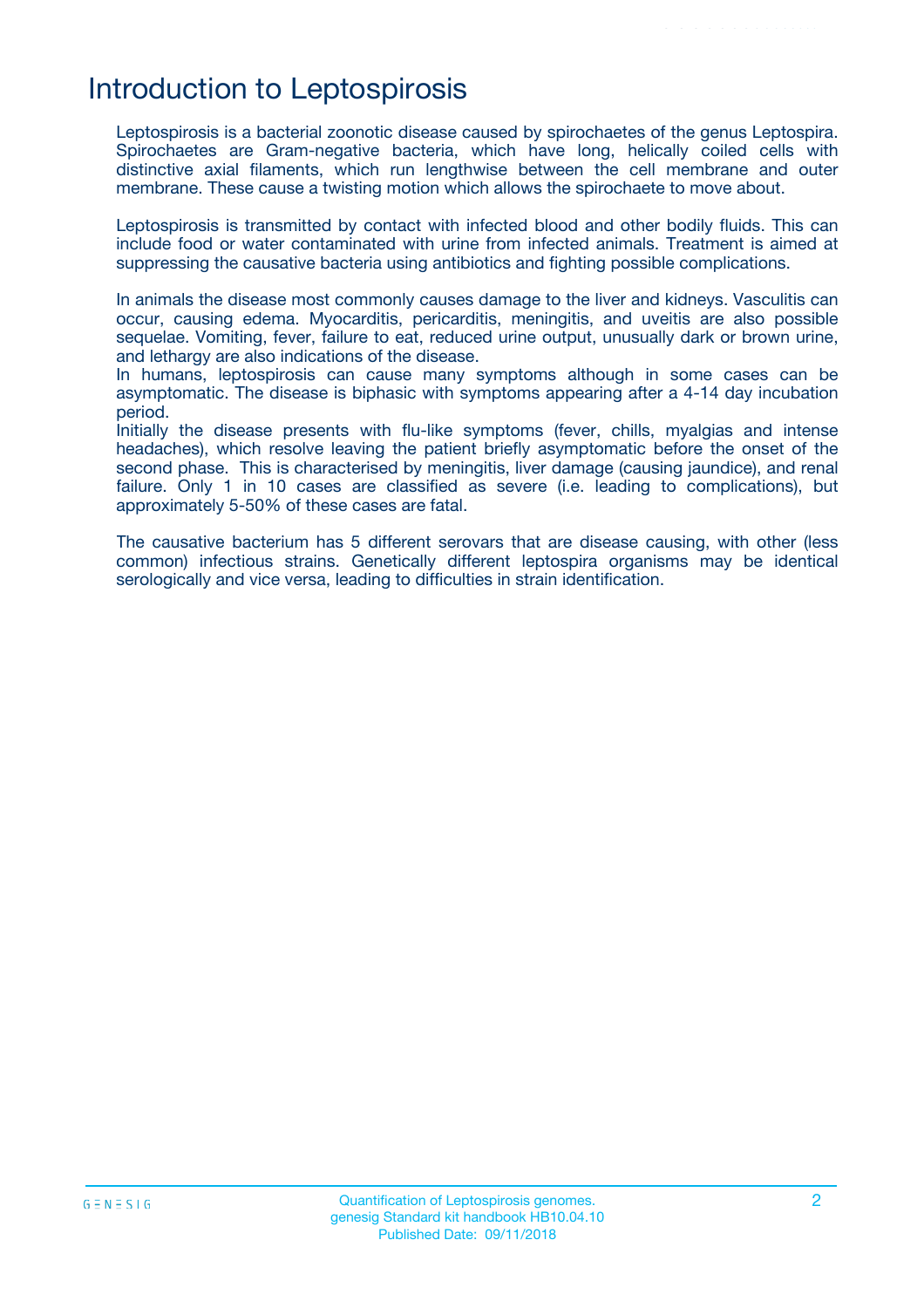# **Specificity**

The Primerdesign genesig Kit for Leptospirosis (Leptospirosis) genomes is designed for the in vitro quantification of Leptospirosis genomes. The kit is designed to have a broad detection profile. Specifically, the primers represent 100% homology with over 95% of the NCBI database reference sequences available at the time of design.

The dynamics of genetic variation means that new sequence information may become available after the initial design. Primerdesign periodically reviews the detection profiles of our kits and when required releases new versions.

The primers have 100% homology with over 95% of reference sequences in the NCBI database (including those listed below) and therefore have a very broad detection profile

AM937000.1, DQ286418.1, AY776294.1, AY609332.1, AY609329.1, AY609327.1, AY609325.1, AY609324.1, AY609321.1, AY461909.1, AY461908.1, AY461907.1, AY461905.1, AY461903.1, AY461902.1, AY568679.1, AY442332.1, DQ149595.1, AE010300.1, AF366366.1, U89708.1, AF245281.1, AB094436.2, AB094435.2, AB094433.2, AE016823.1, DQ343231.1, AY776293.1, AY609333.1, AY609328.1, AY609326.1, AY461920.1, AY461910.1, AY461906.1, AY461904.1, AY461901.1, AY423075.1, DQ092412.1, AF181553.1, AJ580493.1, AB094437.2, AB094434.2, AY223718.1, AY609323.1, AY461919.1, AY461918.1, AY461917.1, AY461916.1, AY461915.1, AY461914.1, AY461913.1, AY461912.1, AY461911.1, AF181556.1, AF121192.1, CP000350.1, CP000348.1, DQ286417.1, AY609331.1, AY461930.1, AY461899.1, AY461895.1, AY461893.1, AF181554.1, EU526390.1, EU526389.1, EU293442.1, EU293441.1, DQ320625.1, DQ286415.1, AY609330.1, AY609322.1, AY461929.1, AY461900.1, AY461898.1, AY461897.1, AY461896.1, AY568680.1, DQ286416.1, AY461894.1, AY776292.1, AY461928.1, AY461927.1, AY461926.1,

If you require further information, or have a specific question about the detection profile of this kit then please send an e.mail to enquiry@primerdesign.co.uk and our bioinformatics team will answer your question.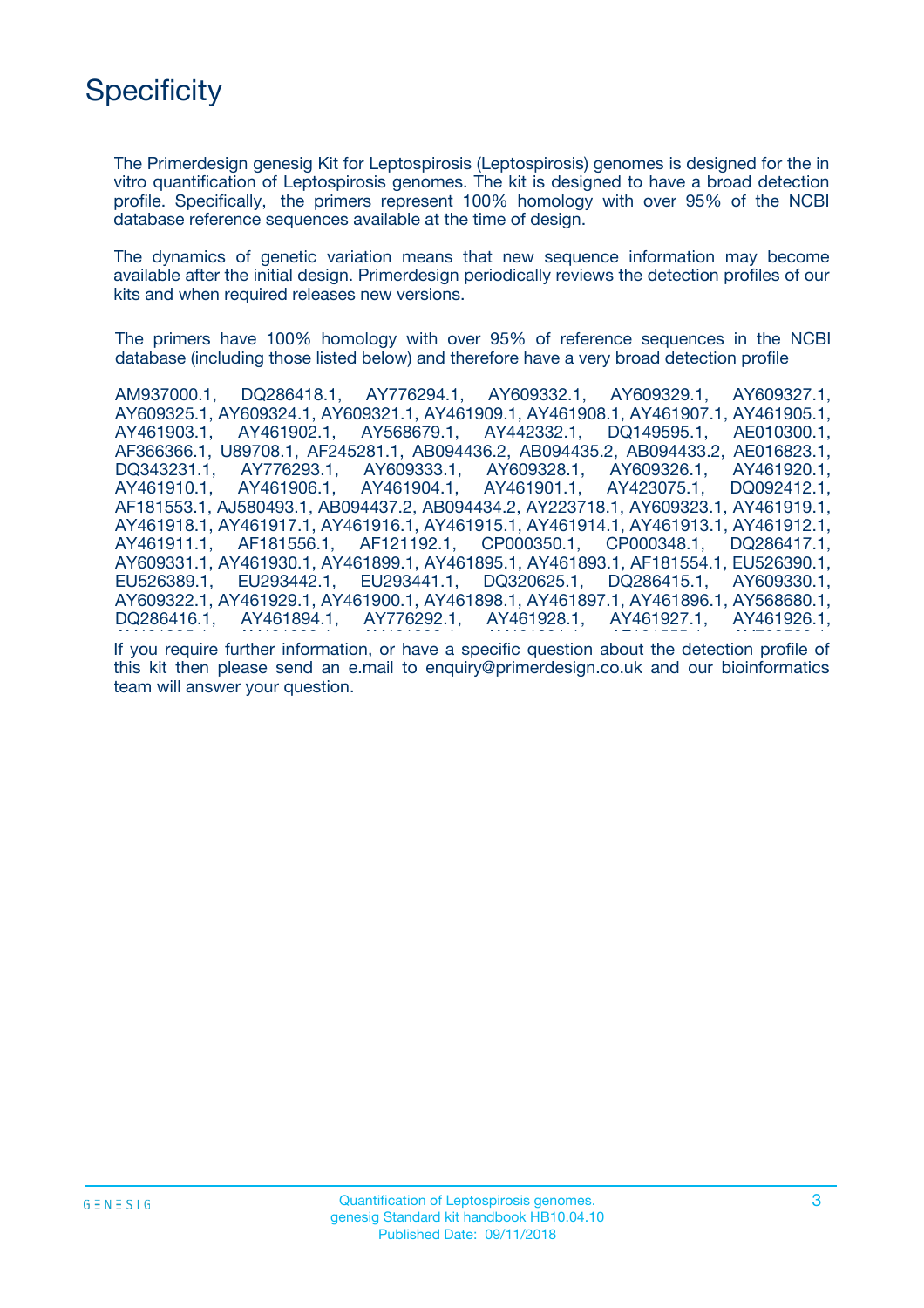# Kit contents

- **Leptospirosis specific primer/probe mix (150 reactions BROWN)** FAM labelled
- **Leptospirosis positive control template (for Standard curve RED)**
- **RNase/DNase free water (WHITE)** for resuspension of primer/probe mixes
- **Template preparation buffer (YELLOW)** for resuspension of positive control template and standard curve preparation

# Reagents and equipment to be supplied by the user

#### **Real-time PCR Instrument**

#### **Extraction kit**

This kit is recommended for use with genesig Easy DNA/RNA extraction kit. However, it is designed to work well with all processes that yield high quality RNA and DNA with minimal PCR inhibitors.

#### **oasig**TM **lyophilised or Precision**®**PLUS 2X qPCR Master Mix**

This kit is intended for use with oasig or PrecisionPLUS2X qPCR Master Mix.

**Pipettors and Tips**

**Vortex and centrifuge**

**Thin walled 1.5 ml PCR reaction tubes**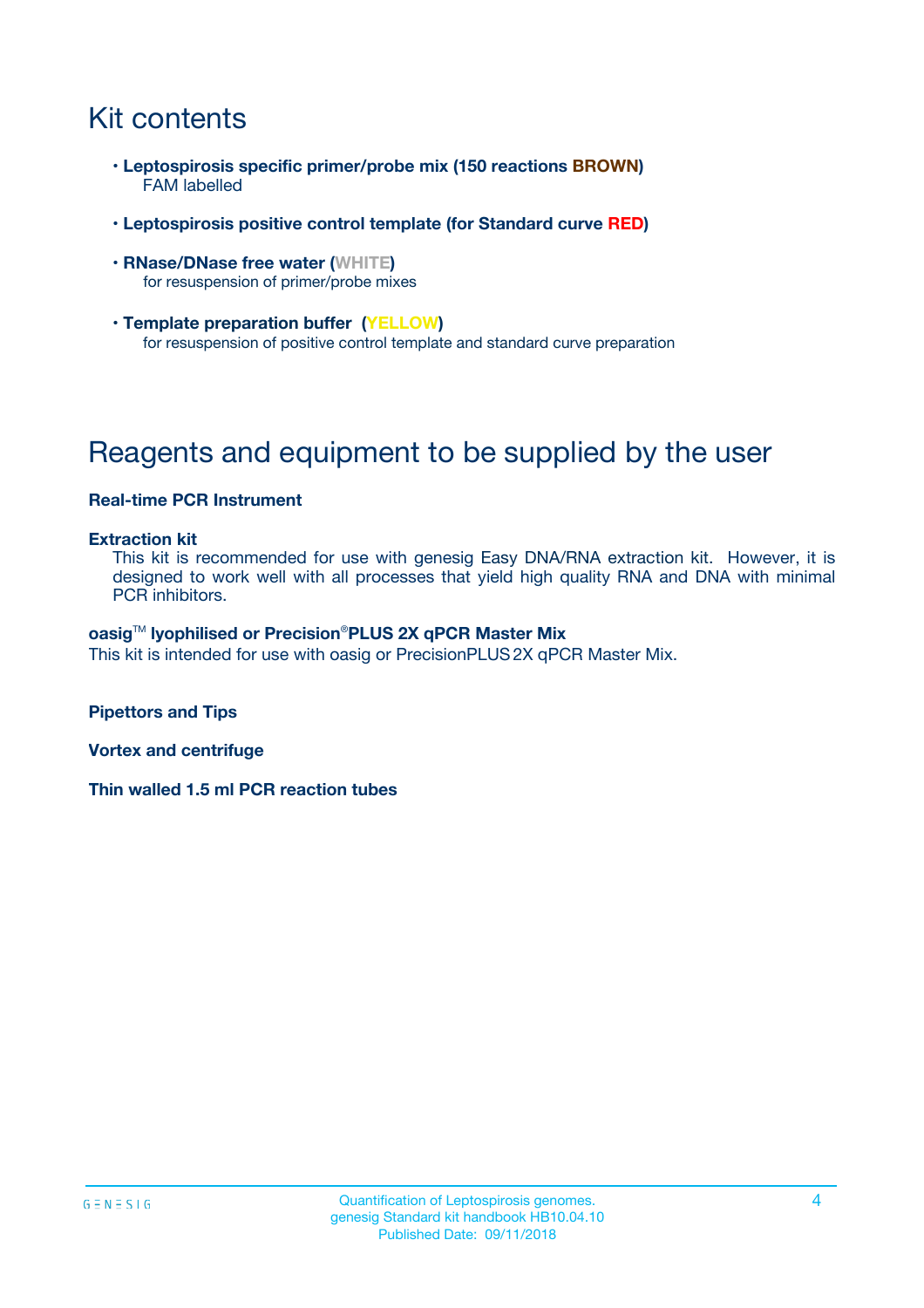### Kit storage and stability

This kit is stable at room temperature but should be stored at -20ºC on arrival. Once the lyophilised components have been resuspended they should not be exposed to temperatures above -20°C for longer than 30 minutes at a time and unnecessary repeated freeze/thawing should be avoided. The kit is stable for six months from the date of resuspension under these circumstances.

If a standard curve dilution series is prepared this can be stored frozen for an extended period. If you see any degradation in this serial dilution a fresh standard curve can be prepared from the positive control.

Primerdesign does not recommend using the kit after the expiry date stated on the pack.

### Suitable sample material

All kinds of sample material suited for PCR amplification can be used. Please ensure the samples are suitable in terms of purity, concentration, and DNA integrity. Always run at least one negative control with the samples. To prepare a negative-control, replace the template DNA sample with RNase/DNase free water.

### Dynamic range of test

Under optimal PCR conditions genesig Leptospirosis detection kits have very high priming efficiencies of >95% and can detect less than 100 copies of target template.

### Notices and disclaimers

This product is developed, designed and sold for research purposes only. It is not intended for human diagnostic or drug purposes or to be administered to humans unless clearly expressed for that purpose by the Food and Drug Administration in the USA or the appropriate regulatory authorities in the country of use. During the warranty period Primerdesign genesig detection kits allow precise and reproducible data recovery combined with excellent sensitivity. For data obtained by violation to the general GLP guidelines and the manufacturer's recommendations the right to claim under guarantee is expired. PCR is a proprietary technology covered by several US and foreign patents. These patents are owned by Roche Molecular Systems Inc. and have been sub-licensed by PE Corporation in certain fields. Depending on your specific application you may need a license from Roche or PE to practice PCR. Additional information on purchasing licenses to practice the PCR process may be obtained by contacting the Director of Licensing at Roche Molecular Systems, 1145 Atlantic Avenue, Alameda, CA 94501 or Applied Biosystems business group of the Applera Corporation, 850 Lincoln Centre Drive, Foster City, CA 94404. In addition, the 5' nuclease assay and other homogeneous amplification methods used in connection with the PCR process may be covered by U.S. Patents 5,210,015 and 5,487,972, owned by Roche Molecular Systems, Inc, and by U.S. Patent 5,538,848, owned by The Perkin-Elmer Corporation.

### Trademarks

Primerdesign™ is a trademark of Primerdesign Ltd.

genesig $^\circledR$  is a registered trademark of Primerdesign Ltd.

The PCR process is covered by US Patents 4,683,195, and 4,683,202 and foreign equivalents owned by Hoffmann-La Roche AG. BI, ABI PRISM® GeneAmp® and MicroAmp® are registered trademarks of the Applera Genomics (Applied Biosystems Corporation). BIOMEK® is a registered trademark of Beckman Instruments, Inc.; iCycler™ is a registered trademark of Bio-Rad Laboratories, Rotor-Gene is a trademark of Corbett Research. LightCycler™ is a registered trademark of the Idaho Technology Inc. GeneAmp®, TaqMan® and AmpliTaqGold® are registered trademarks of Roche Molecular Systems, Inc., The purchase of the Primerdesign reagents cannot be construed as an authorization or implicit license to practice PCR under any patents held by Hoffmann-LaRoche Inc.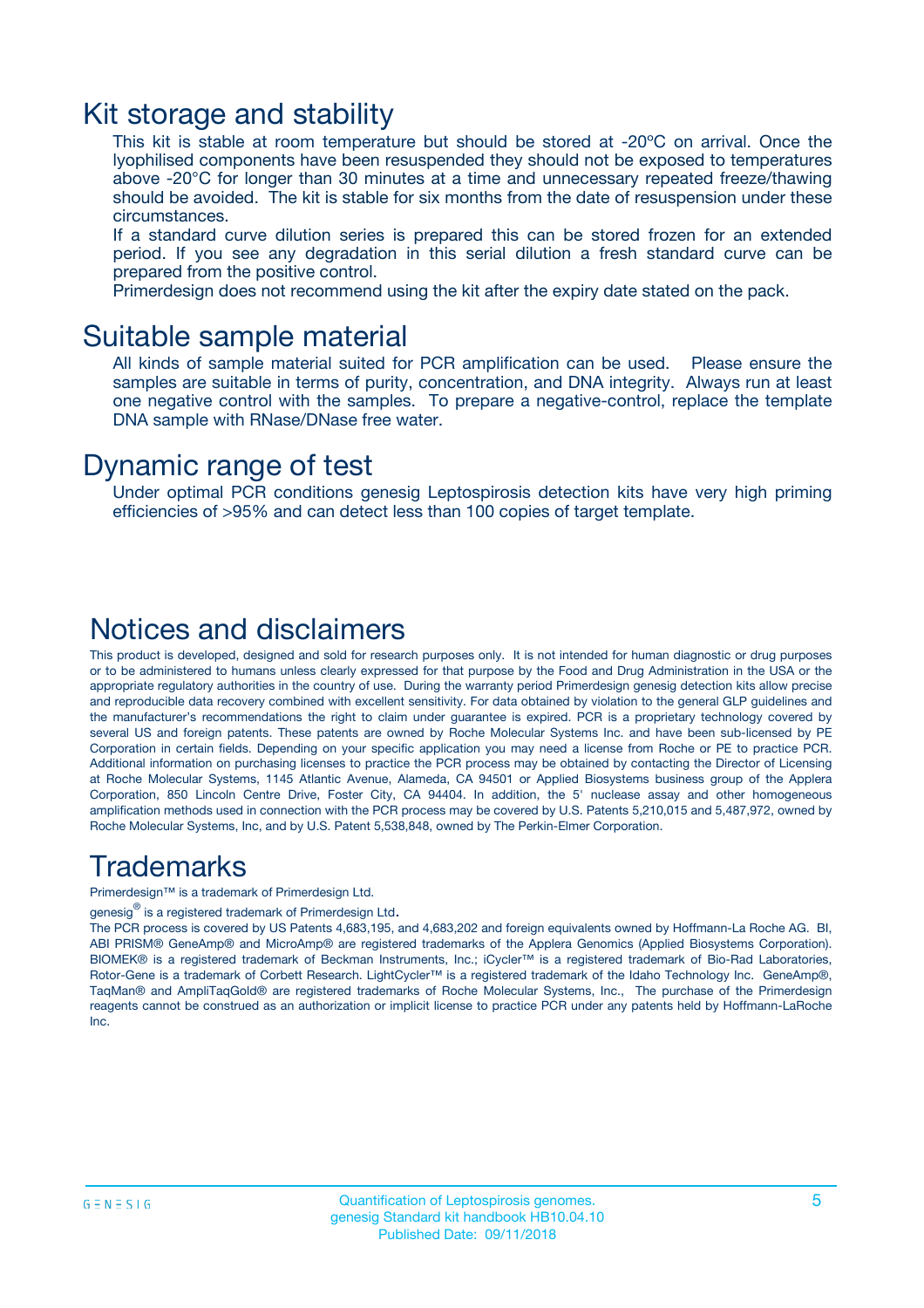### Principles of the test

#### **Real-time PCR**

A Leptospirosis specific primer and probe mix is provided and this can be detected through the FAM channel.

The primer and probe mix provided exploits the so-called TaqMan® principle. During PCR amplification, forward and reverse primers hybridize to the Leptospirosis DNA. A fluorogenic probe is included in the same reaction mixture which consists of a DNA probe labeled with a 5`-dye and a 3`-quencher. During PCR amplification, the probe is cleaved and the reporter dye and quencher are separated. The resulting increase in fluorescence can be detected on a range of qPCR platforms.

#### **Positive control**

For copy number determination and as a positive control for the PCR set up, the kit contains a positive control template. This can be used to generate a standard curve of Leptospirosis copy number / Cq value. Alternatively the positive control can be used at a single dilution where full quantitative analysis of the samples is not required. Each time the kit is used, at least one positive control reaction must be included in the run. A positive result indicates that the primers and probes for detecting the target Leptospirosis gene worked properly in that particular experimental scenario. If a negative result is obtained the test results are invalid and must be repeated. Care should be taken to ensure that the positive control does not contaminate any other kit component which would lead to false-positive results. This can be achieved by handling this component in a Post PCR environment. Care should also be taken to avoid cross-contamination of other samples when adding the positive control to the run. This can be avoided by sealing all other samples and negative controls before pipetting the positive control into the positive control well.

#### **Negative control**

To validate any positive findings a negative control reaction should be included every time the kit is used. For this reaction the RNase/DNase free water should be used instead of template. A negative result indicates that the reagents have not become contaminated while setting up the run.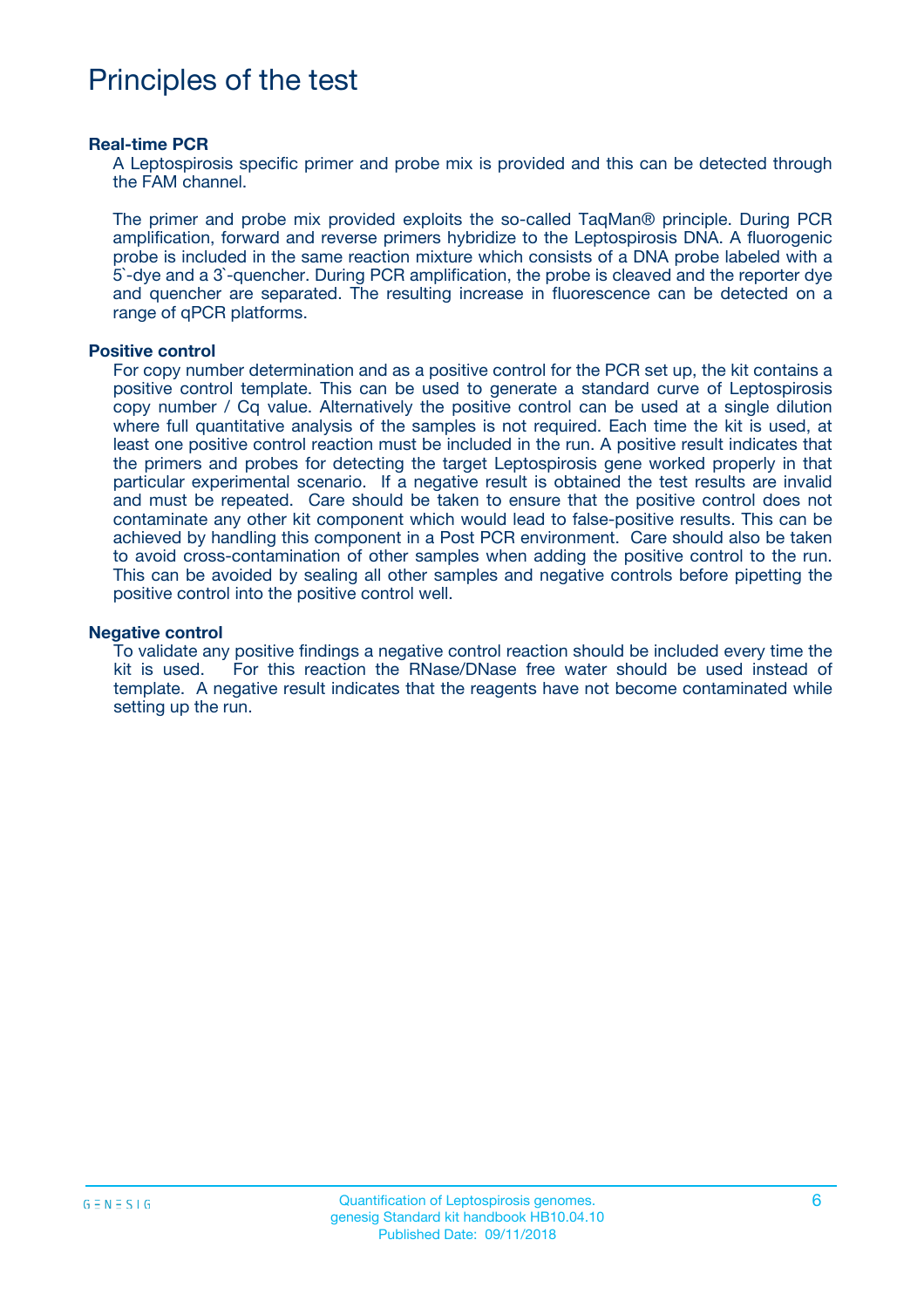### Resuspension protocol

To minimize the risk of contamination with foreign DNA, we recommend that all pipetting be performed in a PCR clean environment. Ideally this would be a designated PCR lab or PCR cabinet. Filter tips are recommended for all pipetting steps.

#### **1. Pulse-spin each tube in a centrifuge before opening.**

This will ensure lyophilised primer and probe mix is in the base of the tube and is not spilt upon opening the tube.

**2. Resuspend the kit components in the RNase/DNase free water supplied, according to the table below.**

To ensure complete resuspension, vortex each tube thoroughly.

| Component - resuspend in water         | Volume |
|----------------------------------------|--------|
| <b>Pre-PCR pack</b>                    |        |
| Leptospirosis primer/probe mix (BROWN) | 165 ul |

#### **3. Resuspend the positive control template in the template preparation buffer supplied, according to the table below:**

To ensure complete resuspension, vortex the tube thoroughly.

| Component - resuspend in template preparation buffer | Wolume'  |
|------------------------------------------------------|----------|
| <b>Post-PCR heat-sealed foil</b>                     |          |
| Leptospirosis Positive Control Template (RED) *      | 500 µl l |

\* This component contains high copy number template and is a VERY significant contamination risk. It must be opened and handled in a separate laboratory environment, away from the other components.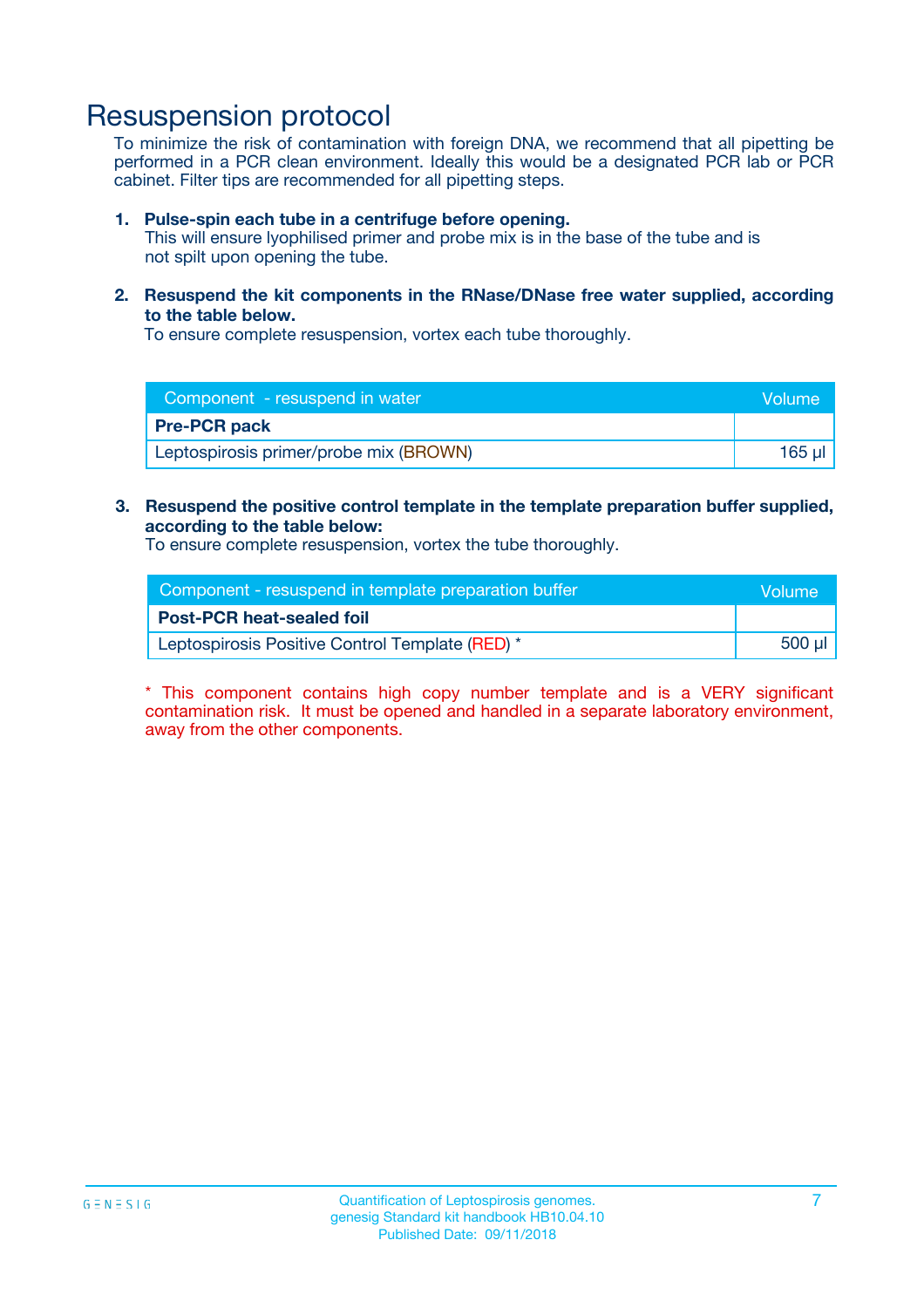# qPCR detection protocol

**1. For each DNA sample prepare a reaction mix according to the table below:** Include sufficient reactions for positive and negative controls.

| Component                                 | Volume           |
|-------------------------------------------|------------------|
| oasig or PrecisionPLUS 2X qPCR Master Mix | 10 $\mu$         |
| Leptospirosis primer/probe mix (BROWN)    | 1 $\mu$          |
| <b>RNase/DNase free water (WHITE)</b>     | $4 \mu$          |
| <b>Final Volume</b>                       | 15 <sub>ul</sub> |

- **2. Pipette 15µl of this mix into each well according to your qPCR experimental plate set up.**
- **3. Prepare DNA templates for each of your samples.**
- **4. Pipette 5µl of DNA template into each well, according to your experimental plate set up.**

For negative control wells use 5µl of RNase/DNase free water. The final volume in each well is 20µl.

**5. If a standard curve is included for quantitative analysis, prepare a reaction mix according to the table below:**

| Component                                 | Volume     |
|-------------------------------------------|------------|
| oasig or PrecisionPLUS 2X qPCR Master Mix | 10 µl      |
| Leptospirosis primer/probe mix (BROWN)    | 1 µI       |
| <b>RNase/DNase free water (WHITE)</b>     | $4 \mu$    |
| <b>Final Volume</b>                       | $15$ $\mu$ |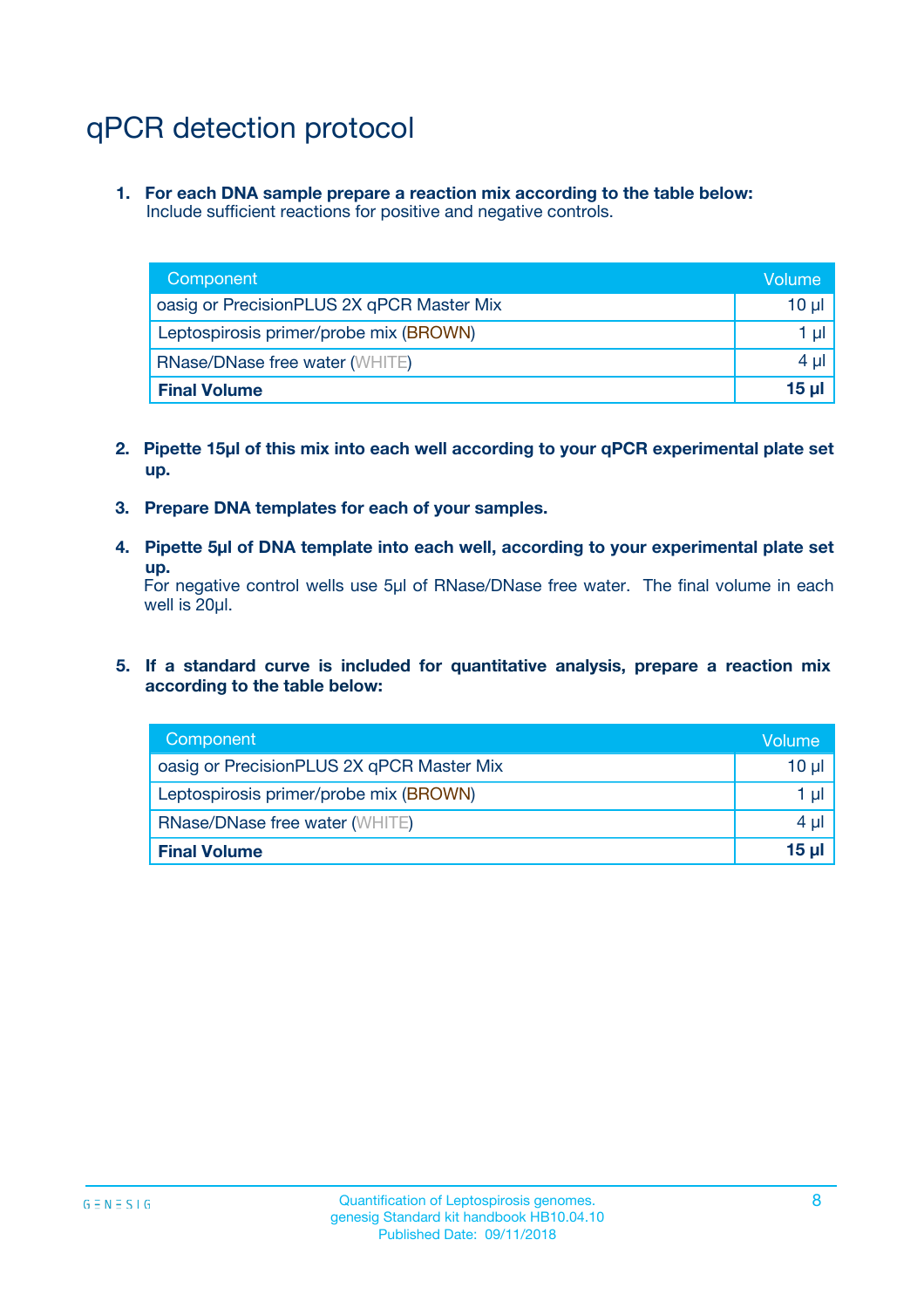### **6. Preparation of a standard curve dilution series.**

- 1) Pipette 90µl of template preparation buffer into 5 tubes and label 2-6
- 2) Pipette 10µl of Positive Control Template (RED) into tube 2
- 3) Vortex thoroughly
- 4) Change pipette tip and pipette 10µl from tube 2 into tube 3
- 5) Vortex thoroughly

Repeat steps 4 and 5 to complete the dilution series

| <b>Standard Curve</b>         | <b>Copy Number</b>     |
|-------------------------------|------------------------|
| Tube 1 Positive control (RED) | $2 \times 10^5$ per µl |
| Tube 2                        | $2 \times 10^4$ per µl |
| Tube 3                        | $2 \times 10^3$ per µl |
| Tube 4                        | $2 \times 10^2$ per µl |
| Tube 5                        | 20 per µl              |
| Tube 6                        | 2 per ul               |

7. Pipette 5µl of standard template into each well for the standard curve according to your experimental plate set up.

The final volume in each well is 20µl.

# qPCR amplification protocol

Amplification conditions using oasig or PrecisionPLUS2X qPCR Master Mix.

|             | <b>Step</b>       | <b>Time</b>     | Temp    |
|-------------|-------------------|-----------------|---------|
|             | Enzyme activation | 2 min           | 95 °C   |
| Cycling x50 | Denaturation      | 10 <sub>s</sub> | 95 $°C$ |
|             | DATA COLLECTION * | 60 s            | 60 °C   |

\* Fluorogenic data should be collected during this step through the FAM channel